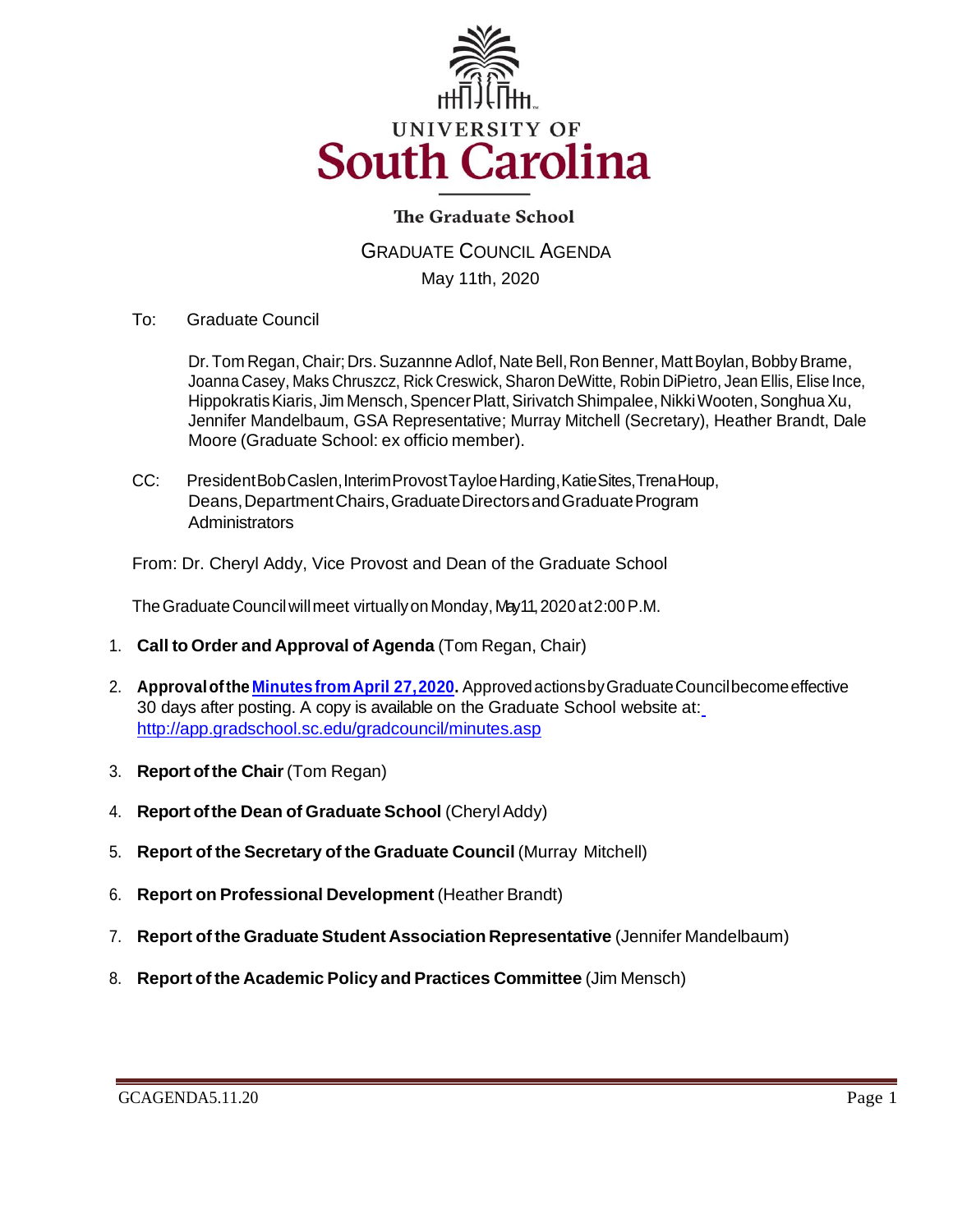**9. Reportofthe500/600LevelCourses,DistributedLearningandSpecialTopicsCourses** (Murray Mitchell)

This report is presented to Council for informational purposes only; no action is necessary.

#### **500/600 Courses for May 2020 Grad Council**

(CCP = Course Change Proposal; NCP=New Course Proposal; STC=Special Topics Course)

None at this time

#### **Distributed Learning Proposals**

None at this time

#### **Special Topics Course Proposals**

These proposals will now go directly to the Registrar for scheduling.

#### 10. **Associate Graduate Faculty Nominations** (Murray Mitchell)

None at thistime.

11. **Fellowships and Scholarships Committee** (Jean Ellis)

### 12. **ReportofScience,Math,andRelatedProfessionalProgramsCommittee** (RickCreswick)

Below is a list of proposals reviewed by the Committee. Each curricular action can be viewed at this Public Agenda reviewsite:

<https://www.sc.edu/programproposal/agenda/?id=86&code=GCO>

At this Public Agenda link, the individual proposals are not live-linked, but agenda items are listed in alphabetical order. To view the full proposals, GC members and Committee Chairs still need to go to the Committee Review site, and filter for "Committees", then for the "Committee" called "Added to Grad Council agenda."

- **ITEC 749** (3) Principles of Informatics, Engineering and Computing, NCP: Summer 2020
- **ITEC 785** (3) Enterprise Data Analytics, Engineering and Computing, NCP: Summer 2020
- **13. R**epor**toftheHumanities,SocialSciences,Education,andRelatedProfessionalPrograms Committee** (Robin DiPietro)

Below is a list of proposals reviewed by the Committee. Each curricular action can be viewed at this Public Agenda reviewsite: